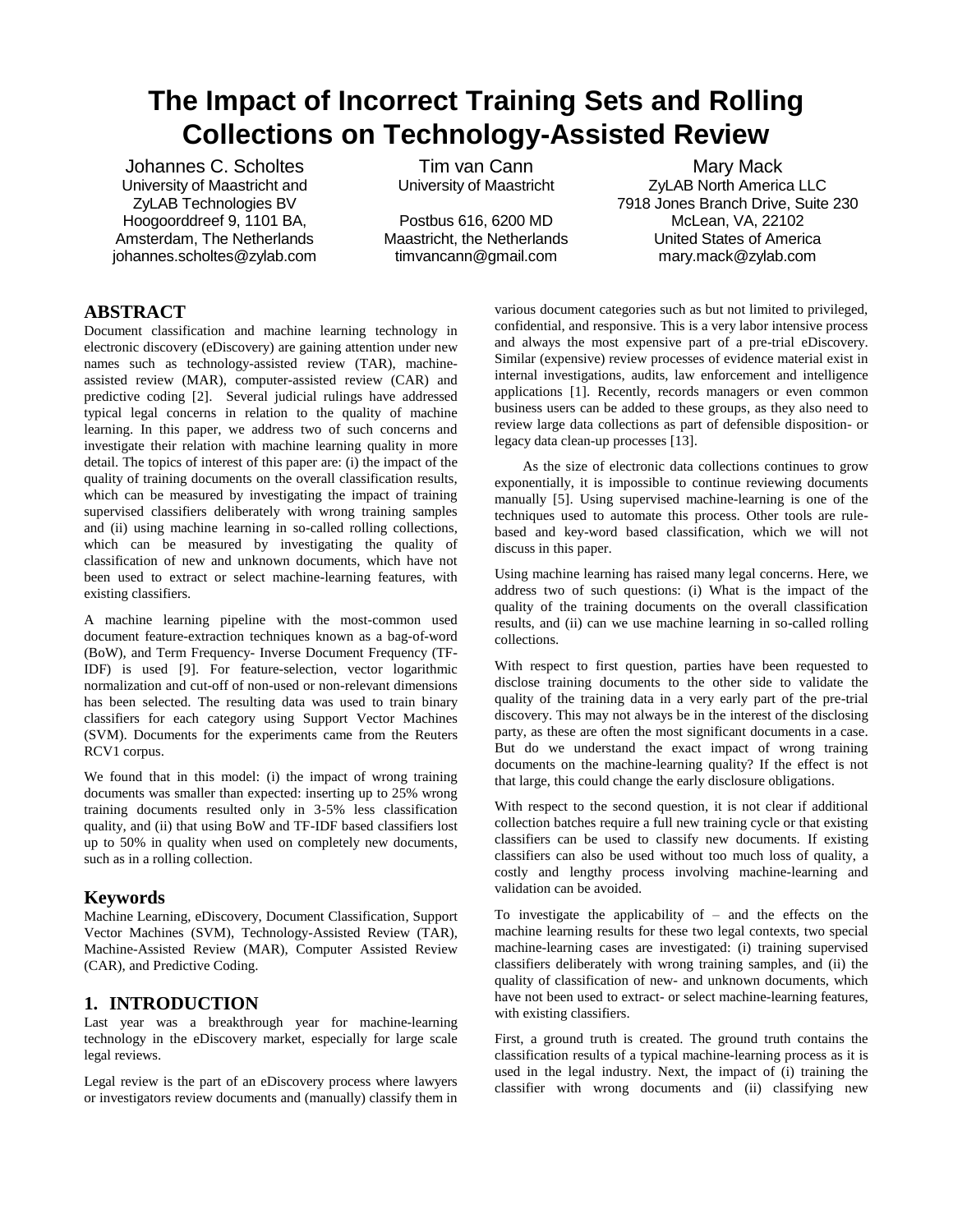documents with the classifiers will be measured by comparing the results against the ground truth.

In the next sections, the setup of the document classification pipeline will be discussed, including a detailed overview of the individual components and the experiments.

#### **2. THE CLASSIFICTION PIPELINE**

When supervised machine learning is used for automatic document-classification, a number of choices are made in relation to the translation of document content into mathematical datarepresentation for the machine-learning algorithm. Many variations and approaches exist. In addition, various supervised machine learning algorithms exist, all with different characteristics and quality.

In this project, the following techniques are selected to use for the machine learning process:

- 1. Two document feature-extraction techniques known as a (i) bag-of-word (BOW) and (ii) Term Frequency-Inverse Document Frequency (TF-IDF), and;
- 2. Basic document feature-selection techniques such as logarithmic normalization and selection of the relevant features by vector cut-off, and;
- 3. A supervised machine-learning algorithm based on Support Vector Machines (SVM) to build binary classifiers for each document category,

We will discuss these three choices in more detail in the following paragraphs.

#### **2.1 Document Representation**

To prepare a document for machine learning is not a trivial task. The document text has to be transformed into numerical data and mathematical structures. This is done by first extracting relevant features, and then to select the most relevant features.

#### *2.1.1 Feature extraction*

Feature extraction is the process of extracting relevant information from the data to create feature vectors. In eDiscovery, two feature selection schemes are used most: the Bag of Words (BoW) and the Term Frequency - Inverse Document Frequency (TF-IDF). In both cases all linguistic structure of a document are ignored and words (or terms) are seen as individual features. This may be disputable and also lead to lower quality of classification as has been addressed in [8], but in this research we restrict ourselves to these basic forms of feature extraction, as most if not all in the legal industry uses them as such.

The most basic feature extraction method is the Bag of Words (BoW). Here, text in a document is tokenized and all punctuation, numbers, and words shorter than three letters are removed. An official English stop word list is used to remove highly frequent and therefore less-discriminating words. By finding all distinct words in a collection of documents, a document vector can be produced for each document. In this document vector, dimensions representing words present in the document are converted to 1 and dimensions representing words that are not present are converted to 0. Alternatively, one can also calculate the Document Frequency (DF) of all words and replace the 1 and 0 with their respective document frequencies.

An extension of the BoW representation is the Term Frequency-Inverse Document Frequency (TF-IDF), which is calculated by multiplying the Term Frequency (TF) of a word in a document with the Inverse Document Frequency (IDF) of that word. The IDF can be calculated by dividing the size of the corpus with the number of documents the term occurs in. This approach is based on the heuristic that terms that occur in many documents are less discriminating than terms that occur only in a few documents.

#### *2.1.2 Normalization*

In order to reduce the possible large gaps between feature values normalization can be applied. Each feature is normalized between 0 and 1. Since this normalization can still create very small values a second normalization can be applied by taking the logarithm (base 10).

#### *2.1.3 Feature selection*

In order to further decrease the number of features present in the document vectors, features that seemingly do not contribute much can be removed from the document vectors. These potentially less useful features are features that are not necessary to create a difference between document categories in the machine learning phase; for example words or terms that have a high occurrence in a majority of documents.

#### Vector *Cut-off* is defined as:

 $Cut\text{-}off = min + (max - min) * (perc/100)$ 

Where *max* is the maximum value in the document matrix *m*x*n* (the collection of all document vectors where *m* are the documents and *n* the features) and *min* is the minimum value in the document matrix. *perc* is a constant value chosen to be 1. If a feature has no value higher or equal to the *Cut-off*, the feaure is removed from the vector, otherwise it is kept.

This method does not remove possible outliers that hold important information but there is a risk that it may remove wanted features or keep possible unwanted features. But by keeping the *perc* value small (such as 1 in our case), this problem is avoided.

#### **2.2 Supervised Machine Learning with SVM**

Supervised machine-learning is used to construct a system that can be trained with tagged data. Each training document is tagged with the appropriate classification category. The training examples are used to create a model that can categorize new documents based on mathematical decisions. To ensure multicategory classification, for each category a separate binary model is trained which can predict with certain probability whether a document is part of the category or not. New documents are fed to all classifiers. The document then belongs to all classes for which the corresponding classifiers returns a value that is higher than a pre-set threshold.

The current leading machine learning technique in the field of text classification is Support Vector Machines (SVM). SVM builds model that separates two classes by projecting the vectors into a higher dimensional space. Next to the linear model we also used the Gaussian kernel and the sigmoid kernel. LIBSVM [4] was used for the implementation of the experiments.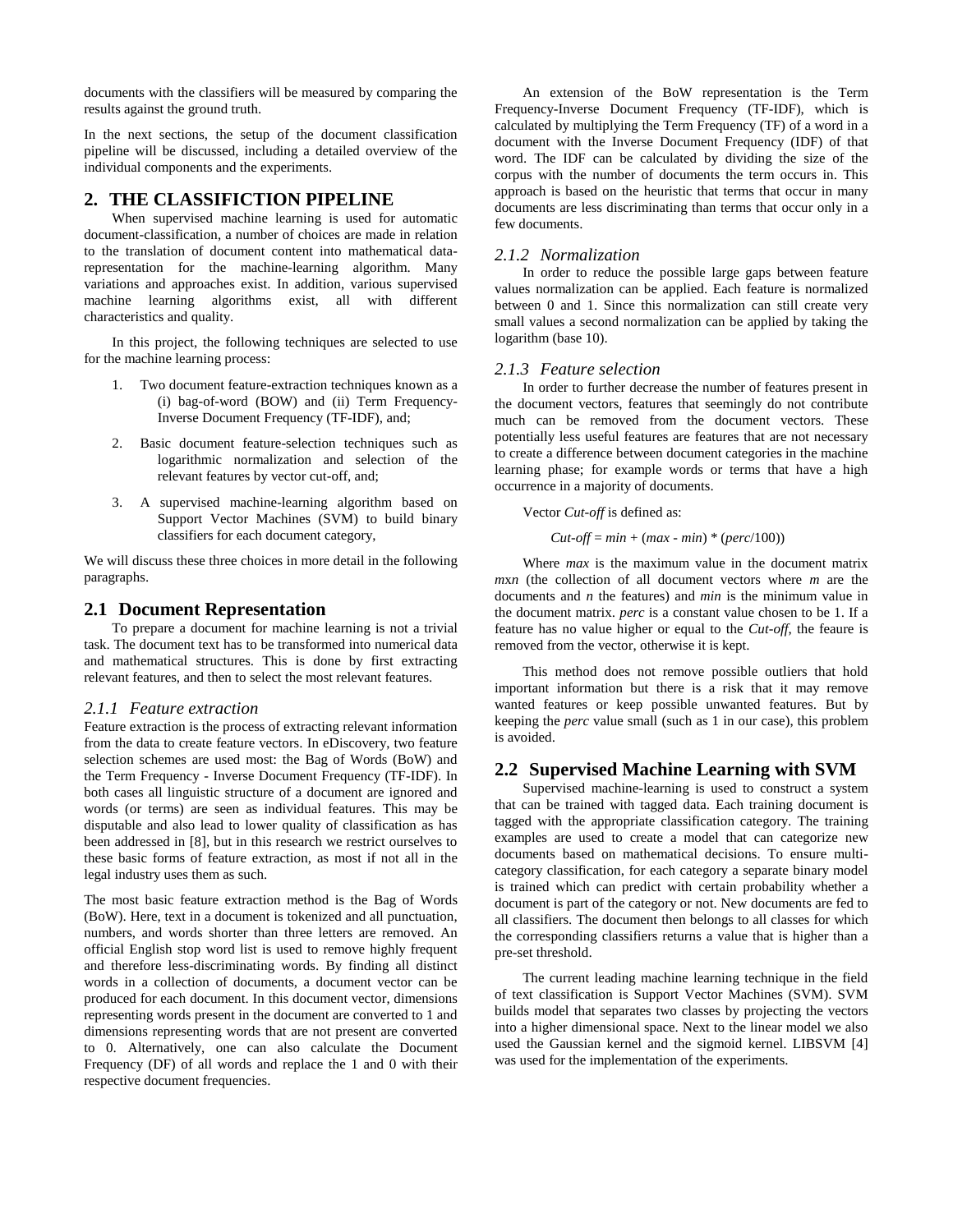## **3. EXPERIMENTS**

## **3.1 Corpus**

In this research, the fully annotated Reuters RCV1 [7] corpus is used. In the machine-learning research community, this corpus is one of the common standards used to evaluate the quality of automatic document classification. RCV1 has the following features:

- A little over 800,000 news articles formatted in XML format;
- About 2.5 GB uncompressed;
- Only English articles;
- Pre-annotated with 126 topic codes, 352 industry codes and 296 region codes. A document can have multiple topic, industry and/or region codes;
- The codes are hierarchical from most general to most specific category;

The corpus is partly annotated by humans; the rest has been annotated by machine learning after which the documents are checked and if necessary corrected by a selected group of professionals.

## **3.2 Evaluation**

For the evaluation, we have used the same evaluation method used by the Legal-TREC [6] conferences, which are based on general best practice principles for measuring the quality of document classification and document retrieval in general[14] and in the application of legal review in particular [5][10]. We used the F1 score and derived 11-points precision graphs representing the quality of the classifiers [12].

## **3.3 Experiments Setup**

The following experiments were implemented.

- 1. Randomly select documents from the Reuters RCV1 documents for a number of categories. 90% of the selected documents are used for training. 10% for verification of the classifiers. In addition, we also compiled an additional large test set containing randomly selected documents from the RCV1 corpus. Feature extraction was done by using BoW and TF-IDF. Feature selection was done by using vector cut-off and logarithmic normalization. For training, we used a SVM with a linear kernel. This experiment was done to obtain a ground truth with classification results.
- 2. The correctness of the labels given to documents can be questioned when working with humans who can make mistakes when selecting wrong documents for training. In this experiment we test how much incorrect labels are of influence on the results. We run three different experiments:
	- a. We take *n* random negative labels and switch them to positive;
	- b. We take *n* random positive labels and switch them to negative;

c. We take *n* random negative and n random positive labels and inverse the labels. When injecting one-sided errors we compensate by remove *n* random documents from the injected test labels to ensure approximately 50% positive labels and 50% negative labels.

*n* is chosen to vary between 0% and 25% with a step size of 5%. These are arbitrarily chosen values.

3. Additional (new and unknown) documents are randomly selected from the corpus to simulate a rolling collection. First, document vectors are constructed from documents in the known training and validation set only; as a result, the mathematical models for the document representation only contain features extracted from terms in this restricted set. This mathematical model is then used to build binary classifiers for each document category. Next, another unknown set of additional documents is used to classify with these existing classifiers. As explained before, the motivation behind this setup is that in many legal and investigative applications, not all data is available when a project starts. As a result, one cannot build a document representation that takes all features of the entire document set into consideration. New data is constantly added. This is also called a rolling collection.

# **4. RESULTS**

## **4.1 Ground Truth Creation**

In order to create a ground truth, first training and validation sets are randomly generated per Reuters category from RCV1 by randomly choosing 1,500 documents in the actual Reuters category (positive instances) and 1,500 documents outside the Reuters category (negative instances). From these documents 90% are used for training and 10% for validation of the classifiers. An additional test set is then created with 25,000 randomly selected documents from the entire Reuters corpus. This additional test set contains documents from within the category and outside the category.

Table 1: F1 Scores for the Ground Truth

| <b>Feature-</b><br><b>Extraction Used</b> | <b>Validation</b> | <b>Additional Test</b> |
|-------------------------------------------|-------------------|------------------------|
| <b>Bag of Words</b>                       | 0.9325            | 0.8925                 |
| <b>TF-IDF</b>                             | 0.9068            | 0.8168                 |

As can be seen in table 1, the results for classification are quite high. BoW is even slightly higher than the more advanced TF-IDF feature extraction. This probably has to do with our very basic choice for feature selection methods. The documents from the additional test set also score lower than the validation set. This probably has to do with how the Legal-TREC evaluation measures work: on larger document sets, it is harder for documents to get to the top of list that is recognized as properly classified as more documents compete for that ranking.

Looking at the 11-point precision in figure 1, one can obtain a more detailed insight in the quality of the classifier.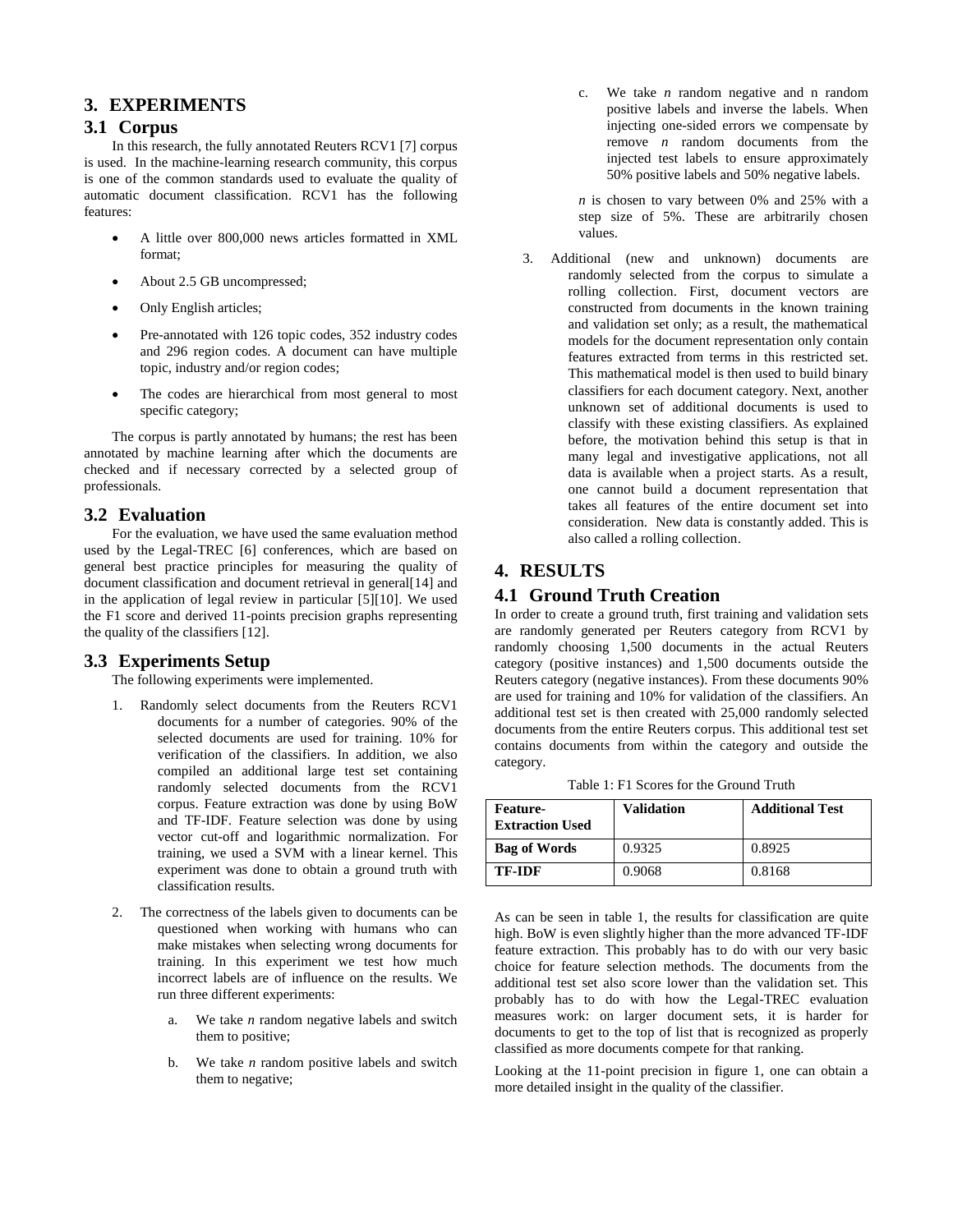The black circle around a coordinate shows a point with a F1 score equal or higher than 0.8, the magenta circle around a coordinate shows a point with both recall and precision equal or higher than 0.8. The area where both precision and recall are over 0.8 is pretty large, which indicates a robust classifier which is not too sensitive to user-controlled thresholds.



Figure 1: 11-Points Precision for the Ground Truth

#### **4.2 The Effects of Wrong Training Data**

Now that we have obtained our ground truth, we can measure the impact of incorrectly applied labels.

In this experiment, we measure the impact of 5%, 10%, up to 25% deliberately inserted wrong training documents.

Table 2 and figure 2 and figure 3 lead to a very interesting conclusion: injecting up to 25% errors in both the positive and negative training set before handing it to SVM to learn does not lead to an alarming loss in quality of evaluation. This conclusion leads to interesting application. It means that a corpus or a training set may contain incorrect labels. Incorrect labels are prone to happen when working human classifiers.

Table 2: Quality Loss F1 Scores from Injecting Training Errors

| Doc.<br>representation | Train<br>size | $0\%$ error | 25% error | $Loss 0\% - 25\%$ |
|------------------------|---------------|-------------|-----------|-------------------|
| Bag of Words           | 1k            | 0.8380      | 0.8112    | 3.20%             |
|                        | 3k            | 0.8527      | 0.8075    | 5.30%             |
| TF-IDF                 | 1k            | 0.8281      | 0.7989    | 3.45%             |
|                        | 2k            | 0.7559      | 0.7082    | 3.53%             |

Larger training sets suffered relatively from more loss. We expect that this has to do with the fact that the SVM model uses more incorrect data to model the classifier with larger training sets than with smaller.

Figure 2 and 3 show the detailed 11-point precision graphs of the decline in quality for the different classifiers for 5, 10, 15, 20 and 25% errors in the training sets.



Figure 2: Quality Loss for Bag of Words



Figure 3: Quality Loss for TF-IDF

In conclusion, table 2 shows that the quality loss is very small for injecting up to 25% errors: only 3.2% to 5.3%. This means that the SVM algorithm is capable of creating a model with significant accuracy regardless of possible errors in labels in the training set. We found that boosting the errors up to 35% did lead to a complete failure of the SVM algorithm to build a proper model for the smaller training sets, but larger training sets (5,000 or